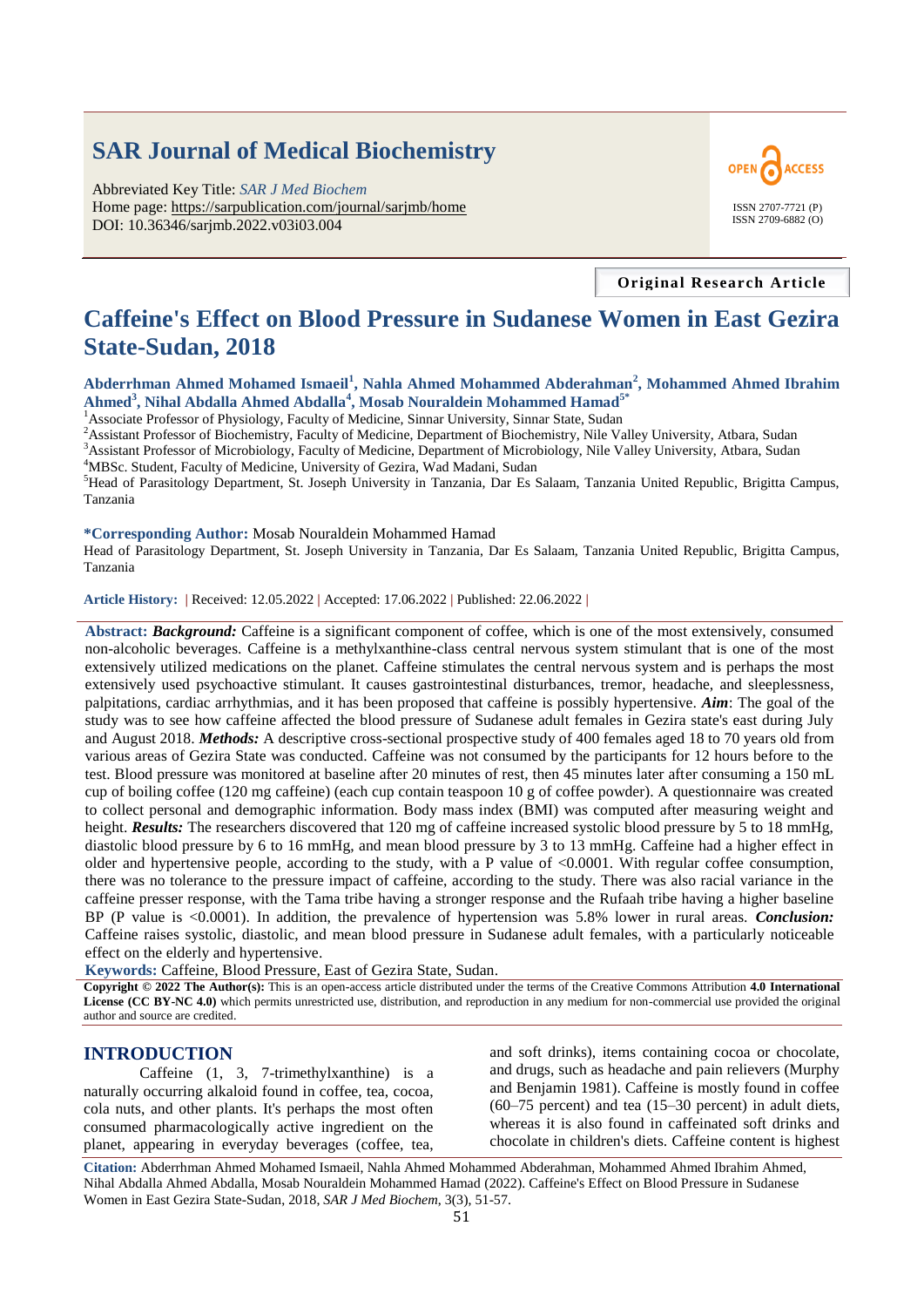in brewed coffee (56–100 mg/100 ml), next instant coffee and tea  $(20-73 \text{ mg}/100 \text{ ml})$ , and cola  $(-19$ mg/100 ml).Cocoa and chocolate products are also substantial sources of caffeine (e.g.  $5-20$  mg/100 g) (Dlugosz and Bracken 1992), (Dlugosz and Bracken 1992). The amount of caffeine consumed in beverages varies greatly and is influenced by the strength of the drink as well as the volume consumed, with cup size playing an important effect. More caffeine is found in Coffeacanephora (Robusta) than in Coffea Arabica (Arabica) (Harland, 2000). Caffeine is used as an adjuvant in many prescription and over-the-counter medications, such as in combination with non-steroidal anti-inflammatory drugs, analgesic formulations, and ergotamine in migraine medications (Chou & Benowitz,1994), and in combination with phedrine to help obese people lose weight (Astrup *et al.*, 1992). As a psychoactive substance, it has a variety of stimulatory effects on the central nervous system, including increasing respiratory rate and causing bronchodilation, stimulating lipolysis, increasing diuresis, gastrointestinal disturbances, tremor, headache, insomnia, causing palpitations, and occasionally even cardiac arrhythmias. Caffeine has so been suggested to be possibly hypertensive (Chou & Benowitz, 1994; Mehta *et al.*, 1997). Caffeine consumption of  $>500-600$ mg per day (four to seven cups of coffee or seven to nine cups of tea) is now largely considered to pose a major health risk and may thus be classified as 'abuse.' Caffeinism is a syndrome characterized by a variety of negative reactions such as restlessness, anxiety, irritability, agitation, muscle tremor, insomnia, headache, diuresis, sensory disturbances (e.g. tinnitus), cardiovascular symptoms (e.g. tachycardia, arrhythmia), and gastrointestinal complaints (e.g. nausea, vomiting, diarrhoea) in response to long-term caffeine abuse (James and Paull 1985). Caffeine consumption above 400 mg per day may raise the risk of detrusor instability (unstable bladder) in women. Even moderate coffee use (200–400 mg per day) may raise the likelihood of detrusor instability in women who already have bladder symptoms (Arya *et al.,* 2000). Excessive caffeine use does not usually result in death, and just a few examples have been documented in the literature. In adult humans, the acute fatal dose is estimated to be 10 g/person. A patient died after consuming 6.5 grams of caffeine, yet another patient survived after consuming 24 grams of caffeine (Stavric 1988). Caffeine's antagonistic effects on adenosine receptors: Caffeine's main mechanism of action is adenosine receptor antagonism. Adenosine is a purine that is released locally and acts on several receptors to enhance or decrease cellular cyclic adenosine monophosphate concentrations (cAMP). At amounts reported in humans receiving caffeine from dietary sources, caffeine selectively blocks adenosine receptors and competitively suppresses adenosine activity. Caffeine causes the release of norepinephrine, dopamine, and serotonin in the brain, as well as an increase in circulating catecholamines, indicating that adenosine's

inhibitory effect has been reversed (Benowitz 1990). It also affects vascular tone by inhibiting phosphodiesterases, causing cyclic AMP and cyclic GMP levels to rise. In humans, caffeine causes vasoconstriction, whereas enprofylline, a xanthine derivative with potent phosphodiesterase inhibitory properties, causes vasodilation. Thus, phosphodiesterase inhibition does not appear to be the primary mechanism regulating caffeine's cardiovascular effects (Smits *et al.*, 1989). Individuals who drink caffeine-containing beverages on a regular basis may acquire a physical, emotional, and psychological dependence on them, and may experience caffeine withdrawal syndrome if they stop abruptly. Coffee and other caffeine-containing beverages are extensively consumed on a daily basis; consequently, it is critical to define the potential hazards and advantages of caffeine consumption in order to properly inform both health professionals and the general population. Coffee's influence on blood pressure has been studied extensively, with mixed results. Despite several researches over the years, it is still unclear if caffeine raises blood pressure simply under optimal laboratory circumstances or creates a clinically significant pressure response when used regularly in everyday activities. Sudanese people drink a lot of coffee, and while there is a lot of research on the impacts of coffee all over the world, there are no local studies, therefore we need to look into our Sudanese coffee and how it affects blood pressure.

## **SUBJECTS AND METHODS**

## **Study Design**

From July to August 2018, a cross-sectional prospective cohort descriptive community-based study was done in the east of Gezira state, Sudan.

#### **Study area and population**

The participants in this study were 400 Sudanese women. It took place in four villages in Gezira state's east: Elshareef Yagoub, Elbugasa, Gaber, and Elshabarga, which were separated into four tribes: Ashraf, Musallameah, Rufaah, and Tama, who lived on the Elgadareef - Portsudan route surrounding the Elrahad river, some 40 kilometers from Wad-madani city. Except for the Tama people, the majority of the females enrolled in this study were housewives. Even in the morning, these person was known for sipping coffee.

**Inclusion criteria:** Coffee drinkers and those over the age of 18 are eligible.

**Exclusion criteria:** Females who refuse to consent to the study, pregnant women, and non-Sudanese women are also excluded.

#### **Sampling technique**

A systematic random sampling technique was used to pick the sample (probability sample). Every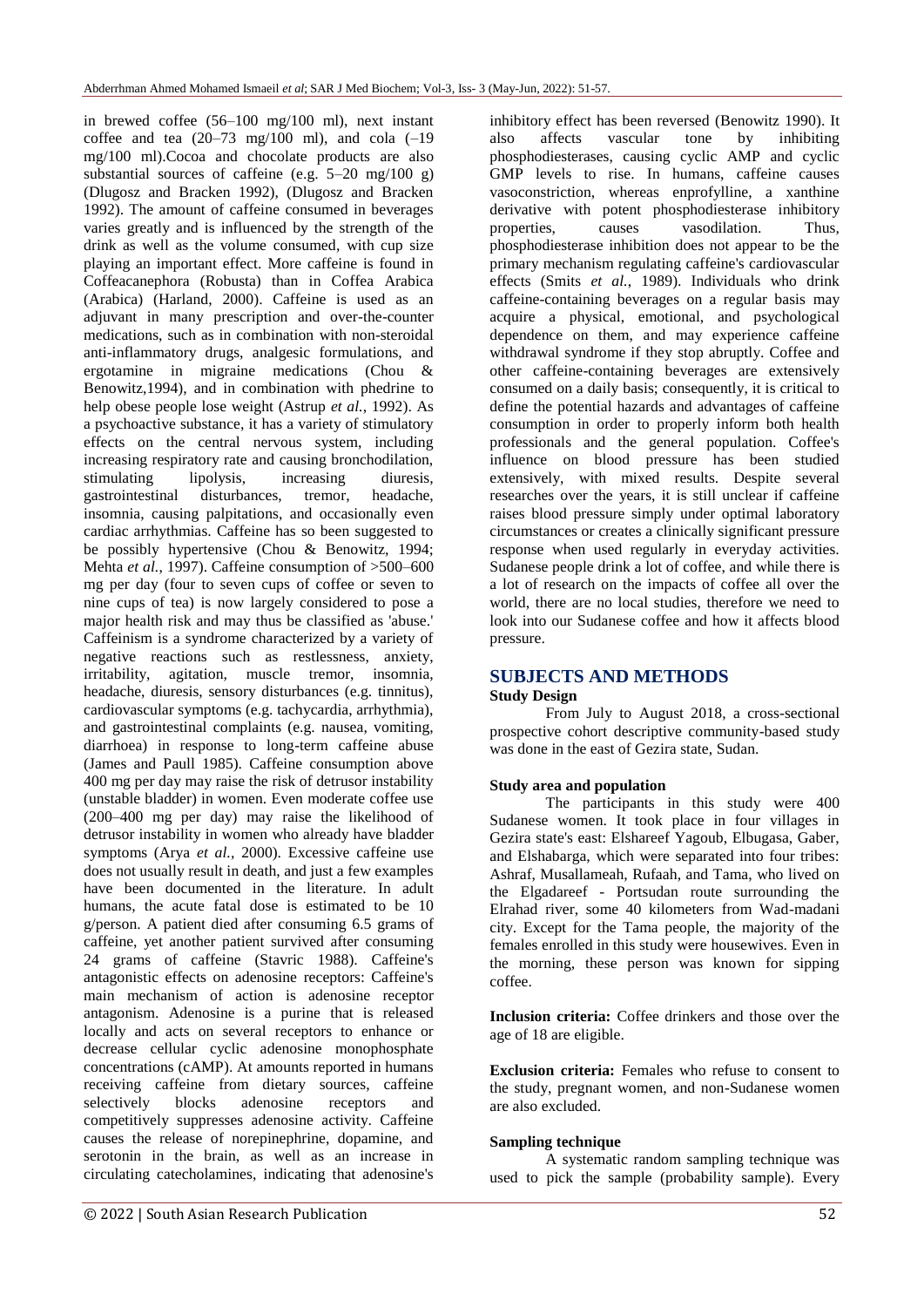day, 20 girls gathered in one location to conduct simultaneous investigations. Participants were instructed to unwind for 20 minutes. A baseline blood pressure reading was taken. Each participant was given a 150 mL cup of coffee containing a teaspoon (10 g) of coffee powder, and they were encouraged to relax for 45 minutes. Coffee was made in the same way and with the same concentration for all participants and did not contain any flavors. Caffeine was prohibited for 12 hours before to the test for all participants. Blood pressure was taken once again. All participants completed a questionnaire that included personal information, coffee use, medical and family history of hypertension, history of chronic disease and medication, body weight, and height.

#### **Ethical Considerations**

The research and ethical committee of the faculty of medicine at the University of Gezira approved the study, and signed consent was obtained before it began. All participants were guaranteed that their personal data would be kept private.

#### **Statistical Analysis**

SPSS-20 was used to analyze the data from this investigation (Statistical Package for Social Sciences version 20). Means and standard deviations were calculated, and the paired sample T test was used to compare mean blood pressure, pulse pressure, and systolic and diastolic blood pressure before and after coffee consumption. At  $\leq$  0.05, the P-value was considered significant.

### **RESULTS**

The research was conducted between July and August of 2018. A total of 400 Sudanese females were included in this study with age above 18 yrs. old grouped as follows; 18 to 45yrs (81%), 46 to 70 years (14%), above than 70 yrs. (5%) as shown in Figure 1, belonging to four different tribe; Ashraf (55%), Rufaah (27%), Tama (13%) and Musallameah (5%) as in Figure 1 & 2.



**Figure 1: Age group frequency among participants**



**Figure 2: Percent of participant in tribes**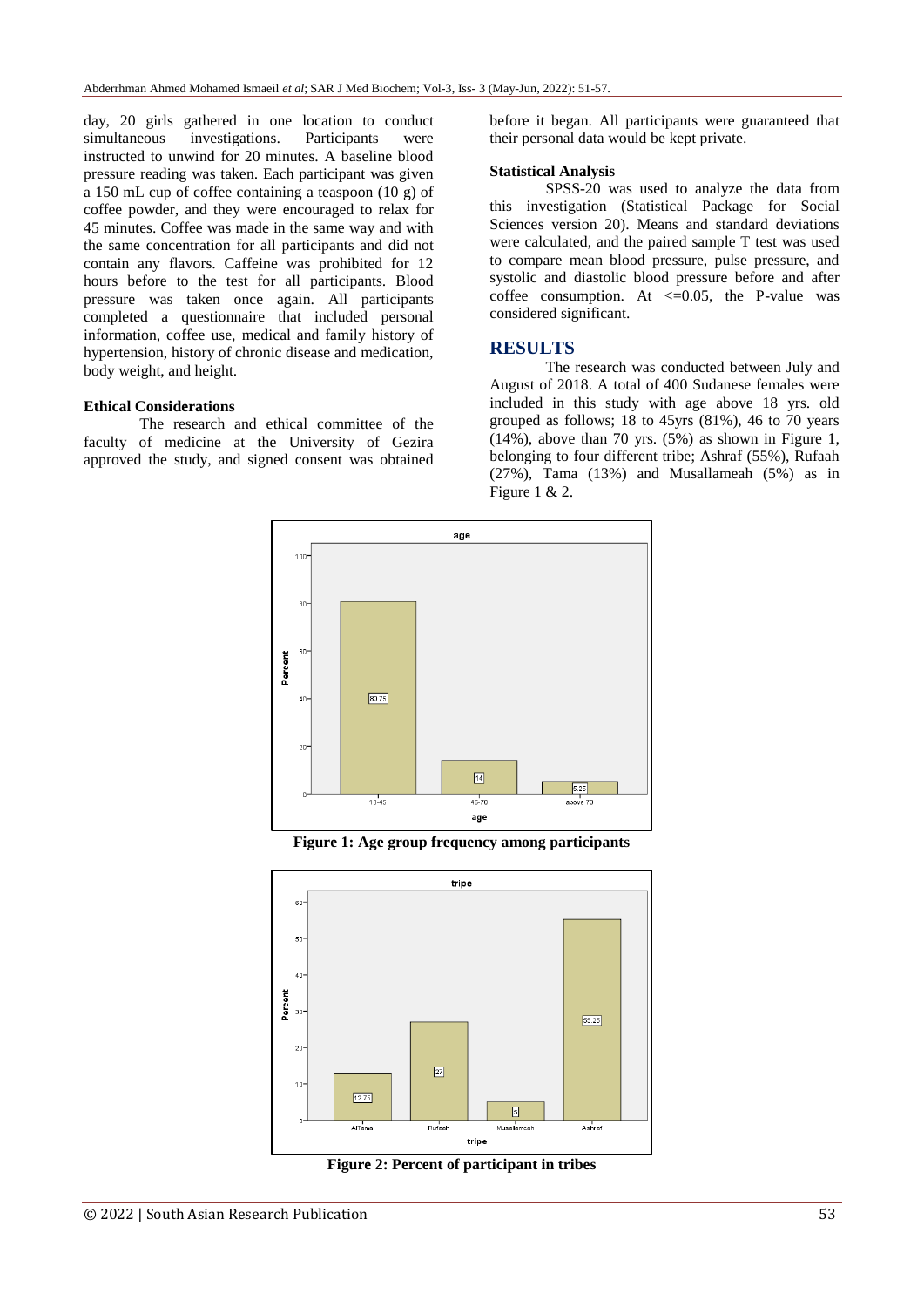Figure 3 showed (43%) of 400 female participants said they drank coffee every day and only 35 people (9%) out of 400 had palpitations after drinking coffee. Only 35 persons out of 400 (8.75%) were found to develop a palpitation after drinking coffee Figure 4.



**Figure 3: Daily consumption of coffee**



**Figure 4: Development of palpitation after intake of coffee**

205 (51%) females had family history of hypertension, and 23 (6%) females were hypertensive;

18 of them on medical treatment and 5 on diet control as shown in Figure 5 and 6 respectively.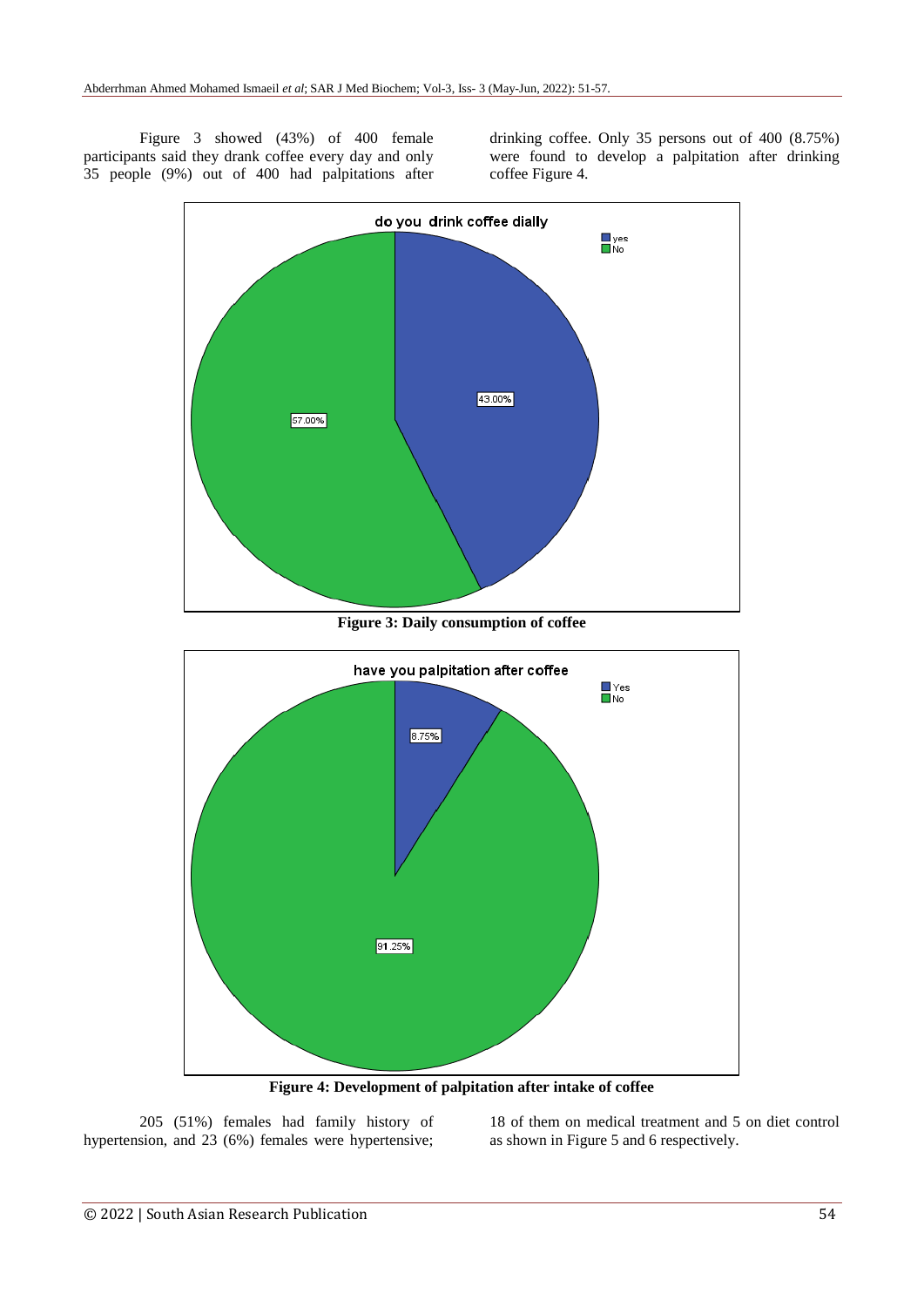

**Figure 5: Family history of hypertension**



**Figure 6: Prevalence of Hypertension in females**

There was a statistically significant increase in the mean systolic blood pressure and blood pressure, all by <0.0001, after drinking coffee. There was a significant increase in mean of Mean blood pressure

with daily intake of coffee, P-value=<0.0001 as shown in Table 1. This study found that hypertensive subjects have greater response to caffeine with P-value of <0.0001 as shown in the lower table.

|  | Table 1: Shows the participants' average blood pressure before and after drinking coffee |  |  |  |
|--|------------------------------------------------------------------------------------------|--|--|--|
|  |                                                                                          |  |  |  |

| <b>Variables</b>      | <b>Mean</b>          | <b>P-value</b> |          |
|-----------------------|----------------------|----------------|----------|
|                       | <b>Before coffee</b> | After coffee   |          |
| Blood Pressure (mmHg) | 93.4                 | 98.6           | < 0.0001 |
| Systolic BP (mmHg)    | 124.2                | 130.9          | < 0.0001 |
| Diastolic BP(mmHg)    | 78.0                 | 82.5           | < 0.0001 |
| Hypertensive          | 99.8                 | 119.2          | < 0.0001 |
| Non-Hypertensive      | 92.9                 | 98.2           | < 0.0001 |
| Drink coffee daily    | Yes $(n=172)$        | 100.4          | < 0.0001 |
|                       | No( $n=228$ )        | 97.3           | 0.001    |

P-value consider significant at level <0.05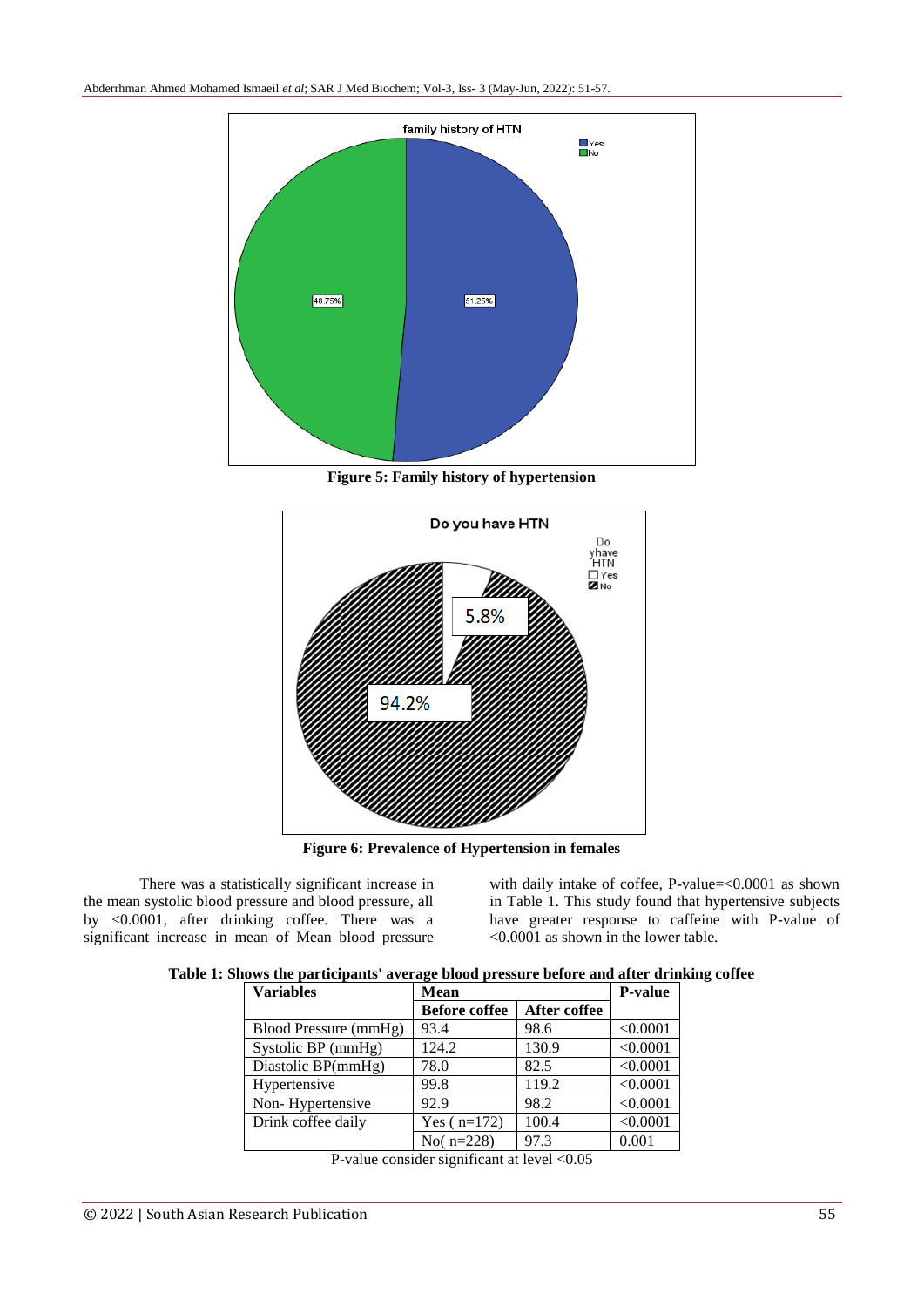

Figure 7 depicts racial differences in caffeine reaction among the four tribes studied in this study.

**Figure 7: Mean blood pressure before and after coffee in different tribes**

In comparison to students and workers, there was a substantial difference in mean blood pressure, with housewives having a higher mean.



**Figure 8: Occupation and Mean Blood Pressure among Female Residents**

## **DISCUSSION**

High blood pressure is a significant cardiovascular risk factor that is also linked to organ damage and failure. Caffeine has been linked to an increased risk of hypertension. This study looked at the influence of coffee on blood pressure in Sudanese females living in four communities in the Gezira state's east. After 45 minutes of drinking a 150 ml cup of coffee containing 120 mg of caffeine, the study indicated a statistically significant increase in systolic, diastolic, and mean blood pressure, which was comparable with a study conducted in England by Robertson D *et al.,* 1978. This study showed that caffeine affects people to a greater extent as they get older, which agreed with (Izzo *et al.,* 1983) who found that hypertensive subjects have a greater response to caffeine, but disagreed with it in that there was racial variation in response to caffeine among the four tribes studied. According to occupational classification, the study discovered a substantial variation in mean blood pressure depending on their employment, with housewives having higher mean blood pressure than students and workers. The failure to develop tolerance to the pressure effect of caffeine with daily intake could be attributed to abstinence from caffeine for 12 hours before the test, which agreed with Goldstein *et al.*, 1990, who demonstrated that "Caffeine taken after only an overnight abstinence of  $10 \pm 12$  hrs increased blood